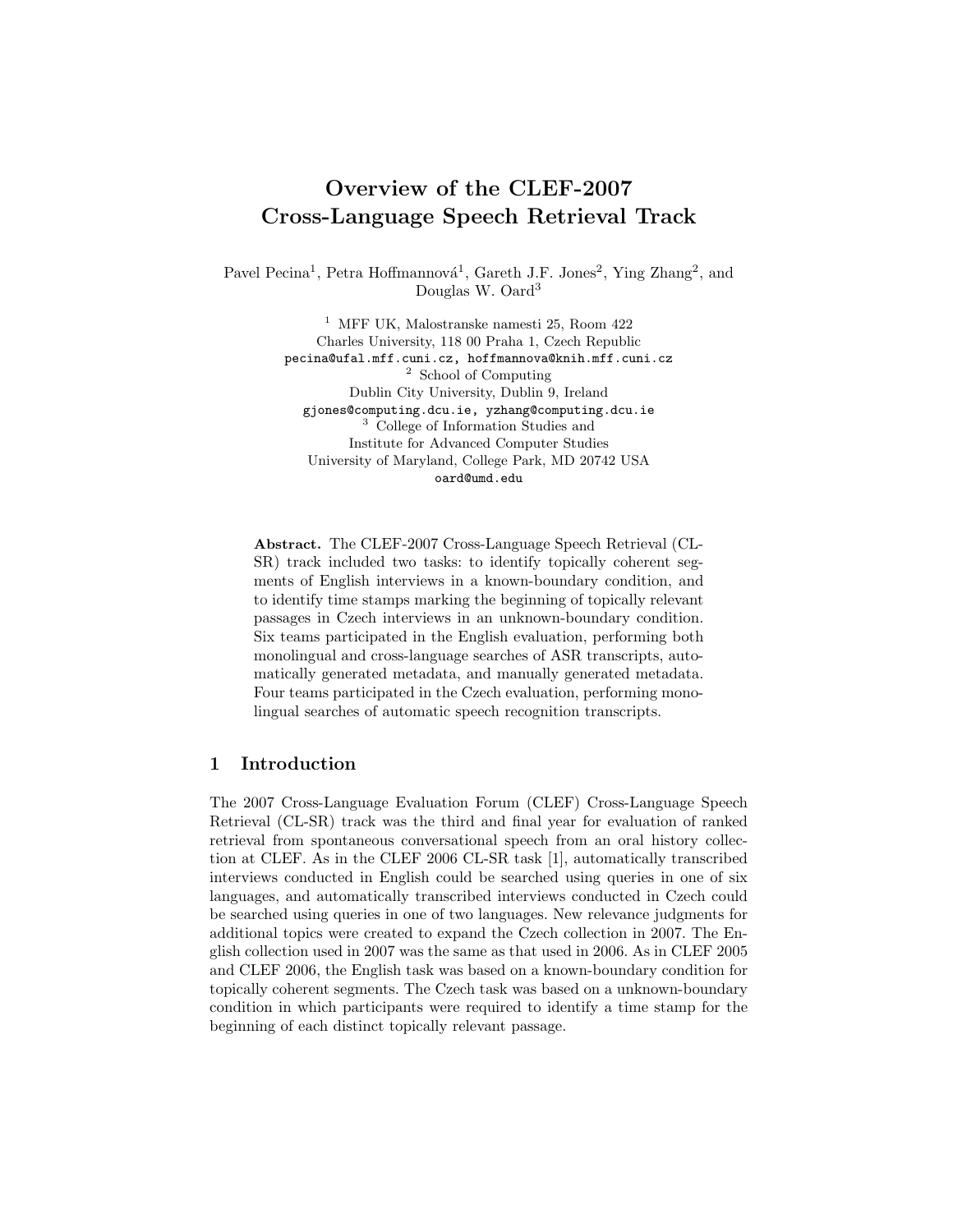The remainder of this paper is organized as follows. Section 2 describes the English task and summarizes the results for the submitted runs. Section 3 does the same for the Czech task. The paper concludes in Section 4 with a brief recap of what has been learned across all three years of the CLEF CL-SR track.

# 2 English Task

The structure of the CLEF 2007 CL-SR English task was identical to that used in 2006, which we review here briefly (see [1] for more details).

#### 2.1 Segments

The "documents" searched in the English task are 8,104 segments that were designated by professional indexers as topically coherent. A detailed description of the structure and fields of the English segment collection is given in the 2005 track overview paper [2]. Automatically generated transcripts from two Automatic Speech Recognition (ASR) systems are available. The ASRTEXT2006B field contains a transcript generated using the best presently available ASR system, which has a mean word error rate of 25% on held-out data. Only 7,378 segments have text in this field. For the remaining 726 segments, no ASR output was available from that system, so in those cases the ASRTEXT2006B field includes content identical to the ASRTEXT2004A field which was generated using an earlier less accurate transcription system (with a 35% mean word error rate). An extensive set of manually and automatically generated metadata is also available for each segment.

## 2.2 Topics

The same 63 training topics and 33 evaluation topics were used for the English task this year as had been used in 2006. Participating teams were asked not to use the evaluation topics for system tuning. Translations into Czech, Dutch, French, German, and Spanish had been created by native speakers of those languages. Participating teams were asked to submit runs for 105 topics (the 63 training topics, the 33 evaluation topics, and 9 other topics), but results are reported here only for the 33 evaluation topics.

#### 2.3 Evaluation Measure

As in the CLEF-2006 CL-SR track, we report uninterpolated Mean Average Precision (MAP) as the principal measure of retrieval effectiveness. Version 8.0 of the trec eval program was used to compute this measure.<sup>4</sup> The Wilcoxon signed-rank signed test was employed for evaluation of significance.

<sup>4</sup> The trec eval program is available from http://trec.nist.gov/trec eval/.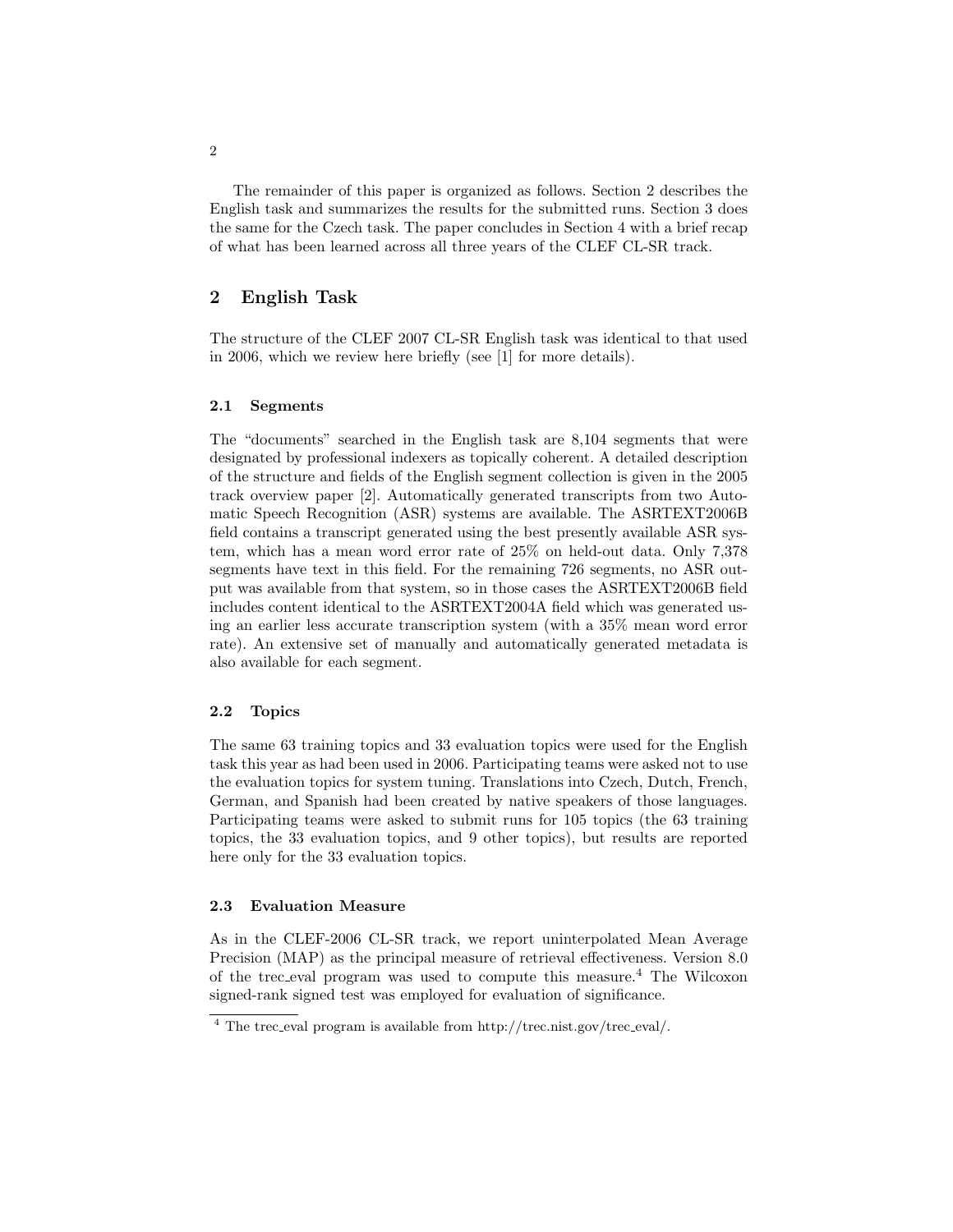#### 2.4 Relevance Judgments

We reused the relevance judgments from the English task of CLEF-2005, which had been created from multi-scale and multi-level relevance assessments performed by subject matter experts [2]. These judgments were conflated into binary judgments using the same procedure as was used for CLEF-2005: the union of direct and indirect relevance judgments with scores of 2, 3, or 4 (on a 0–4 scale) were treated as topically relevant, and any other case as non-relevant. The resulting binary relevance judgments were filtered to remove segments which had been judged but had not been included in the test collection. This resulted in a total of 20, 560 binary judgments across the 33 topics, among which 2, 449 (12%) are relevant.<sup>5</sup>

## 2.5 Techniques

This section gives a brief description of the methods used by each team participating in the English task. Additional details are available in each team's paper.

Brown University (BLLIP) The Brown Laboratory for Linguistic Information Processing (BLLIP) team extended the basic Dirichlet-smoothed unigram IR model to incorporate bigram mixing and collection smoothing. In their enhanced language model, the bigram and unigram models were mixed using a tunable mixture weight over all documents. They attempted linearly mixing the test collection with two larger text corpora, 40,000 sentences from the Wall Street Journal and 450,000 sentences from the North American News Corpus, in order to alleviate the sparse data problems in the case of small collections. They observed that bigram statistics appeared to have greater impact with pseudorelevance feedback than without. The collection smoothing approach clearly provided a substantial improvement.

Dublin City University (DCU) Dublin City University concentrated on the issues of topic translation, combining this with search field combination and pseudo-relevance feedback methods used for their CLEF 2006 submissions. Non-English topics were translated into English using the Yahoo! BabelFish free online translation service and with domain-specific translation lexicons gathered automatically from Wikipedia. Combination of multiple fields using the BM25F variant of Okapi weights was explored. Additionally, the DCU team integrated their information retrieval methods based on the Okapi model with summarybased pseudo-relevance feedback.

 $5$  For CLEF-2006, a less careful filtering resulted in 28,223 binary judgments, of which 2,450 were relevant. The only difference in the relevant subset is that the 2007 judgments contain 33 rather than 34 relevant for topic 3032. Since the computation of uninterpolated MAP by trec eval is affected only by the relevant subset, uninterpolated MAP values from 2006 and 2007 can reasonably be directly compared without adjustment for differences in the relevance judgments.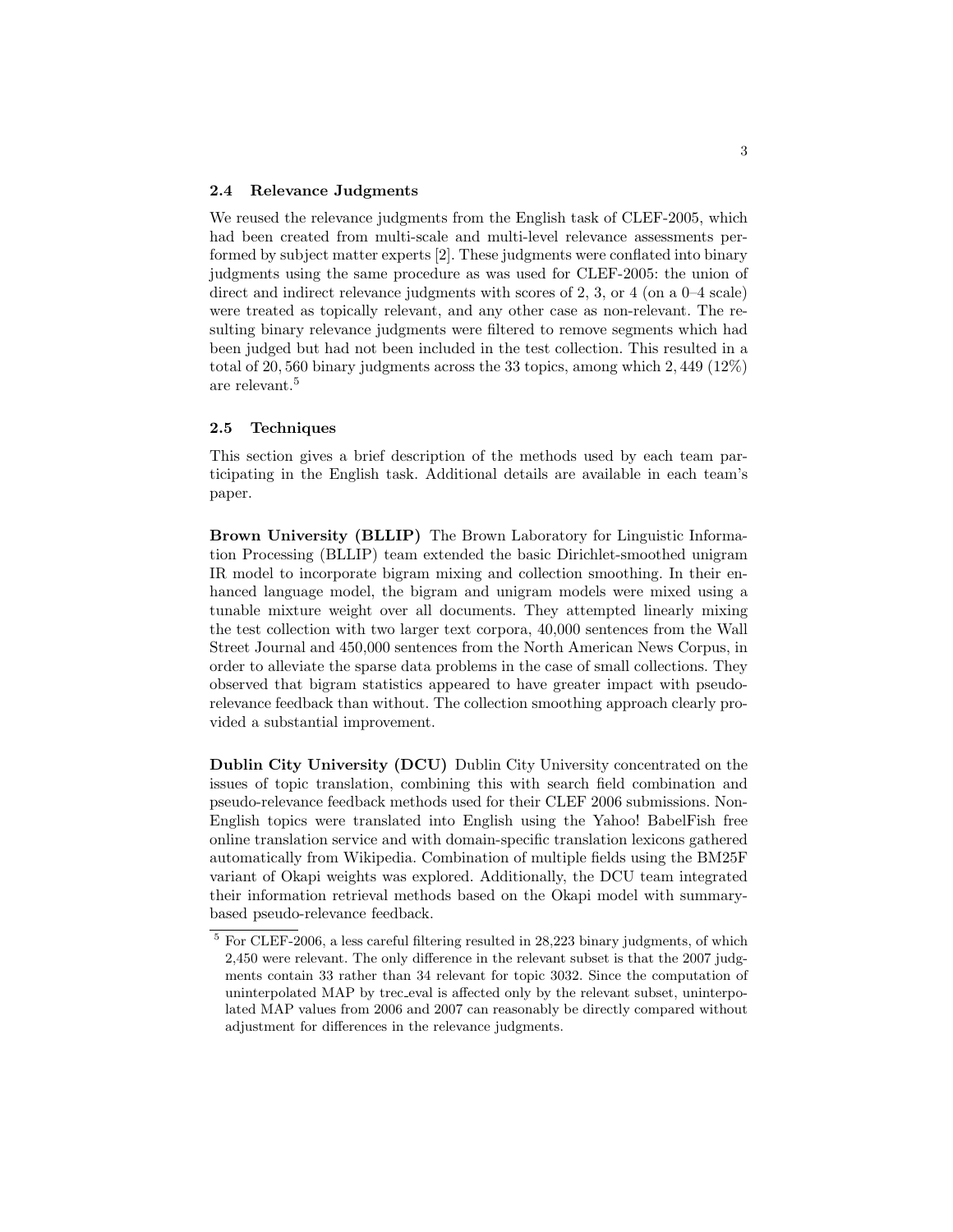University of Amsterdam (UVA) The University of Amsterdam explored the use of character  $n$ -gram tokenization to improve the retrieval of documents using automatically generated text, as well as the combination of manually generated with automatically generated text. They reported that  $n = 4$  provided the best retrieval effectiveness when a cross-word overlapping  $n$ -gram tokenization strategy was used. The field combination was done using the Indri query language, in which varying weights were assigned to different fields. Cross-language experiments were conducted using Dutch topics that were automatically translated into English using two different online tools, SYSTRAN and FreeTranslation. The translations generated from each MT system were then combined as a 'bag-of-words' English query.

University of Chicago (UC) The University of Chicago team focused on the contribution of automatically assigned thesaurus terms to retrieval effectiveness and the utility of different query translation strategies. For French–English crosslanguage retrieval, they adopted two query translation strategies: MT-based translation using the publicly available translation tool provided by Google, and dictionary-based translation. Their dictionary-based translation procedure applied a backoff stemming strategy in order to support matching with highest precision between the query terms and the bilingual word list. They noted that 27% of the French query terms remained untranslated and were thus retained.

University of Jaén (SINAI) The SINAI group at the University of Jaén investigated the effect of selection of different fields on retrieval effectiveness. An information gain measure was employed to select the best XML tags in the document collection. The tags with higher information gain values were selected to compose the final collection. Their experiments were conducted with the Lemur retrieval information system using applying KL divergence. French, German, Spanish and Dutch topics were translated to English using a translation module, SINTRAM, which works with different online machine translation systems and combines the different translations based on heuristics.

University of Ottawa (UO) The University of Ottawa used weighted summation of normalized similarity measures to combine 15 different weighting schemes from two IR systems (Terrier and SMART). Two query expansion techniques, one based on the thesaurus and the other one on blind relevance feedback, were examined. In their cross-language experiments, the queries were automatically translated from French and Spanish into English by combining the results of multiple online machine translation tools. Results for an extensive set of locally scored runs were also reported.

## 2.6 Results

Table 1 summarizes the evaluation results for all 29 official runs averaged over the 33 evaluation topics, listed in descending order of MAP. These 29 runs were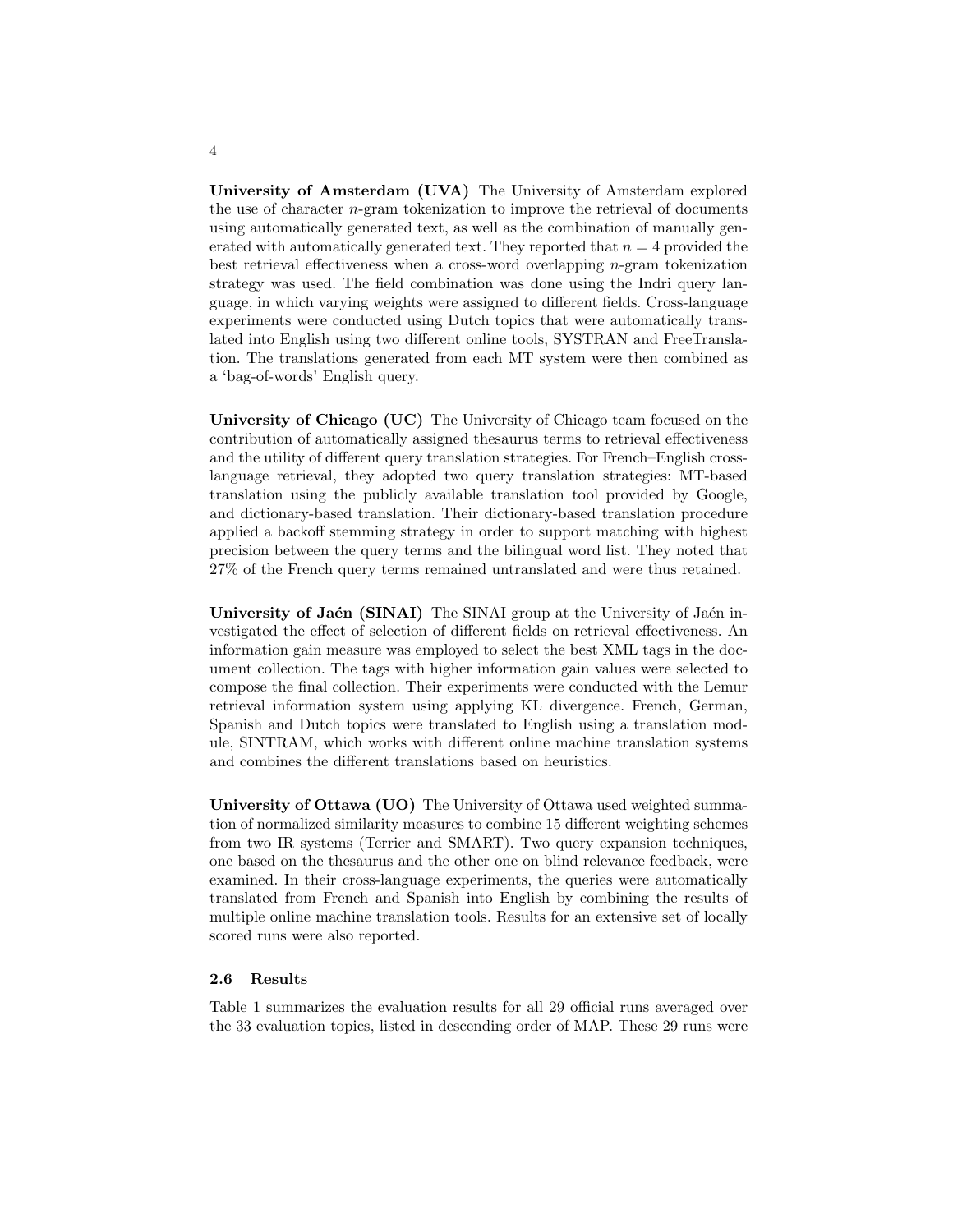further categorized into four groups based on the query language used (English or non-English) and the document fields (automatic-only or at least one manual assigned) indexed: 9 automatic-only monolingual runs, 6 automatic-only crosslanguage runs, 9 monolingual runs with manually assigned metadata, and 5 cross-language runs with manually assigned metadata.

| Run ID                         |                |  |                                      | Site         |
|--------------------------------|----------------|--|--------------------------------------|--------------|
| dcuEnTDNmanual                 | 0.2847 EN TDN  |  | MAP Lng Query Document Fields        |              |
|                                |                |  | MK, SUM                              | DCU          |
| uoEnTDtManF1                   | $0.2761$ EN TD |  | MK, SUM                              | UO.          |
| brown.TDN.man                  | 0.2577 EN TDN  |  | MK, SUM                              | <b>BLLIP</b> |
| dcuEnTDmanualauto 0.2459 EN TD |                |  | MK, SUM, ASR06B                      | DCU          |
| brown.TD.man                   | $0.2366$ EN TD |  | MK, SUM                              | <b>BLLIP</b> |
| brown.T.man                    | $0.2348$ EN T  |  | MK, SUM                              | <b>BLLIP</b> |
| $UvA_4$ <sub>enopt</sub>       | 0.2088 EN TD   |  | MK, SUM, ASR06B                      | <b>UVA</b>   |
| dcuFrTDmanualauto              | 0.1980 FR TD   |  | MK, SUM, ASR06B                      | <b>DCU</b>   |
| $UvA_5_nlop$                   | 0.1408 NL TD   |  | MK, SUM, AK2, ASR06B                 | <b>UVA</b>   |
| uoEnTDtQExF1                   | 0.0855 EN TD   |  | AK1, AK2, ASR04                      | UO.          |
| uoEnTDtQExF2                   | 0.0841 EN TD   |  | AK1,AK2,ASR04                        | UO           |
| brown.TDN.auto                 | 0.0831 EN TDN  |  | AK1,AK2,ASR06B                       | <b>BLLIP</b> |
| dcuEnTDauto                    | 0.0787 EN TD   |  | AK1, AK2, ASR06B                     | <b>DCU</b>   |
| brown.TD.auto                  | $0.0785$ EN TD |  | AK1, AK2, ASR06B                     | <b>BLLIP</b> |
| SinaiSp100                     | 0.0737 ES TD   |  | ALL                                  | <b>SINAI</b> |
| dcuFrTDauto                    | 0.0636 FR TD   |  | AK1, AK2, ASR06B                     | <b>DCU</b>   |
| uoEsTDtF2                      | $0.0619$ ES TD |  | AK1, AK2, ASR04                      | UO.          |
| $u$ oFrTD $tF2$                | 0.0603 FR TD   |  | AK1, AK2, ASR04                      | UO.          |
| SinaiFr100                     | 0.0597 FR TD   |  | ALL                                  | <b>SINAI</b> |
| SinaiEn100                     | 0.0597 EN TD   |  | ALL                                  | <b>SINAI</b> |
| SinaiSp050                     | $0.0579$ ES TD |  | SUM, AK1, AK2, ASR04, ASR06A, ASR06B | <b>SINAI</b> |
| <b>UCkwENTD</b>                | $0.0571$ EN TD |  | AK1, AK2, ASR06B                     | UC           |
| SinaiEn050                     | $0.0515$ EN TD |  | SUM, AK1, AK2, ASR04, ASR06A, ASR06B | <b>SINAI</b> |
| UCbaseENTD1                    | $0.0512$ EN TD |  | ASR06B                               | UC           |
| $UvA_2_{en4g}$                 | $0.0444$ EN TD |  | AK2,ASR06B                           | <b>UVA</b>   |
| $UvA_1$ _base                  | $0.0430$ EN TD |  | ASR06B                               | <b>UVA</b>   |
| UCkwFRTD1                      | 0.0406 FR TD   |  | AK1, AK2, ASR06B                     | UC           |
| $UvA_3_n14g$                   | $0.0400$ NL TD |  | AK2,ASR06B                           | <b>UVA</b>   |
| UCbaseFRTD1                    | 0.0322 FR TD   |  | ASR06B                               | <b>UC</b>    |

Table 1. Evaluation results for all English official runs.  $MK = MANUALKEY-$ WORD (Manual metadata),  $SUM = SUMMARY$  (Manual metadata),  $AK1 = AU$ -TOKEYWORD2004A1 (Automatic),  $AK2 = AUTOKEYWORD2004A2$ ,  $ASR03 =$ ASRTEXT2003A (Automatic), ASR04 = ASRTEXT2004A (Automatic), ASR06A = ASRTEXT2006A (Automatic), ASR06B = ASRTEXT2006B (Automatic), and ALL  $=$  all fields.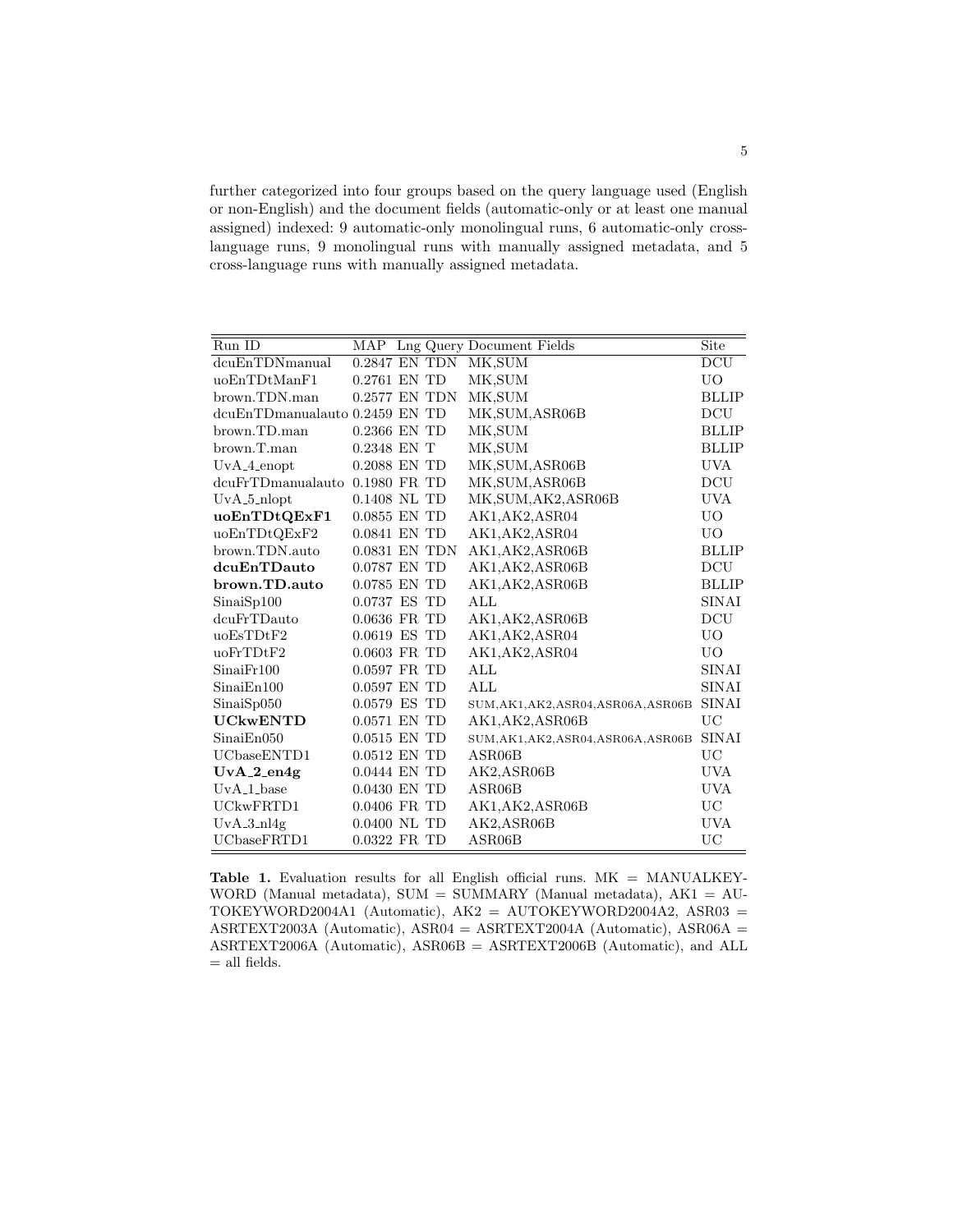| Run ID          | MAP         |    |            | Lng Query Document Fields | Site      |
|-----------------|-------------|----|------------|---------------------------|-----------|
| uoEnTDtQExF1    | 0.0855 EN   |    | <b>TD</b>  | AK1, AK2, ASR04           | <b>UO</b> |
| uoEnTDtQExF2    | 0.0841      | EN | <b>TD</b>  | AK1, AK2, ASR04           | <b>UO</b> |
| brown.TDN.auto  | 0.0831      | EN | <b>TDN</b> | AK1, AK2, ASR06B BLLIP    |           |
| dcuEnTDauto     | $0.0787$ EN |    | TD         | AK1,AK2,ASR06B DCU        |           |
| brown.TD.auto   | $0.0785$ EN |    | <b>TD</b>  | AK1, AK2, ASR06B BLLIP    |           |
| <b>UCkwENTD</b> | 0.0571 EN   |    | <b>TD</b>  | AK1, AK2, ASR06B          | UC        |
| UCbaseENTD1     | $0.0512$ EN |    | <b>TD</b>  | ASRO6B                    | UC        |
| $UvA_2en4g$     | $0.0444$ EN |    | <b>TD</b>  | AK2,ASR06B                | UVA       |
| $UvA_1$ _base   | 0.0430      | ΕN | <b>TD</b>  | ASR06B                    | UVA       |

Table 2. Evaluation results for automatic English monolingual runs. Bold runs are the required condition.  $AK1 = AUTOKEYWORD2004A1$ ,  $AK2 = AUTOKEY-$ WORD2004A2,  $ASR03 = ASRTEXT2003A$ ,  $ASR04 = ASRTEXT2004A$ ,  $ASR06A =$ ASRTEXT2006A, and ASR06B = ASRTEXT2006B.

| Run ID       | MAP Lng Query  |      | Document Fields  | <b>Site</b> |
|--------------|----------------|------|------------------|-------------|
| dcuFrTDauto  | 0.0636 FR TD   |      | AK1, AK2, ASR06B | <b>DCU</b>  |
| uoEsTDtF2    | $0.0619$ ES    | - TD | AK1, AK2, ASR04  | UO          |
| uoFrTDtF2    | 0.0603 FR TD   |      | AK1, AK2, ASR04  | UO          |
| UCkwFRTD1    | 0.0406 FR TD   |      | AK1, AK2, ASR06B | UC          |
| $UvA_3_n14g$ | $0.0400$ NL TD |      | AK2,ASR06B       | <b>UVA</b>  |
| UCbaseFRTD1  | 0.0322 FR TD   |      | ASR06B           | UC          |

**Table 3.** Evaluation results for automatic cross-language runs.  $AK1 = AUTOKEY$ -WORD2004A1,  $AK2 = AUTOKEYWORD2004A2$ ,  $ASR04 = ASRTEXT2004A$ , and  $ASR06B = ASRTEXT2006B.$ 

Automatic-Only Monolingual Runs Teams were required to run at least one monolingual condition using the title (T) and description (D) fields of the topics and indexing only automatically generated fields; the best of these "required runs" for each team are shown in bold in Tables 1 and 2 to facilitate comparison of results between different teams. The University of Ottawa (0.0855), Dublin City University (0.0787), and the BLLIP team (0.0785) reported comparable results (no significant difference at the 95% confidence level). These results are statistically significant better than those reported by the next two teams, the University of Chicago (0.0571) and the University of Amsterdam (0.0444), which were statistically indistinguishable from each other.

Automatic-Only Cross-Language Runs As shown in Table 3, the best result (0.0636) for cross-language runs on automatically generated indexing data (a French–English run from Dublin City University) achieved 81% of the mono-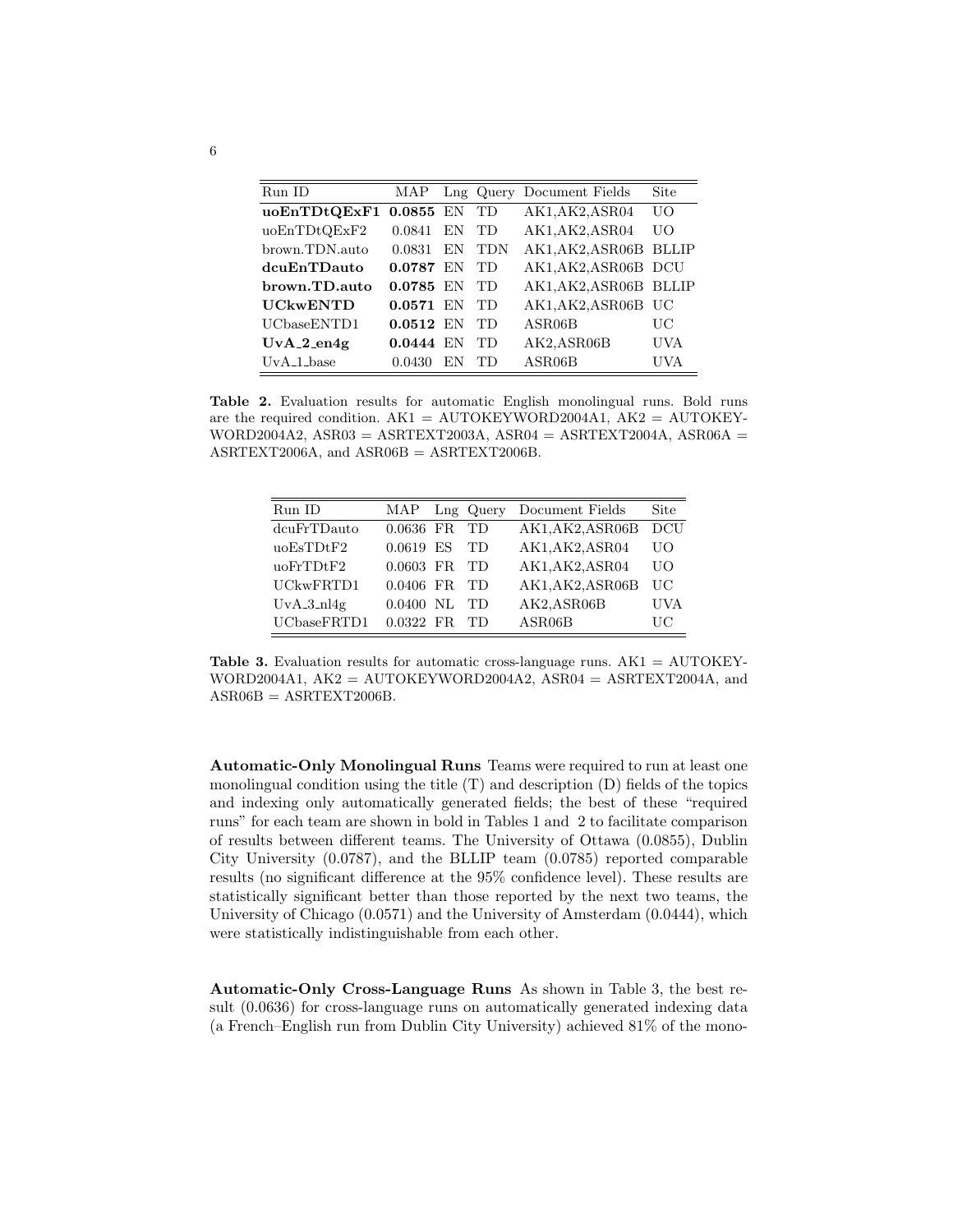lingual retrieval effectiveness with comparable conditions (0.0787 as shown in Table 2).

| Run ID                         |                 |  | MAP Lng Query Document Fields        | Site         |
|--------------------------------|-----------------|--|--------------------------------------|--------------|
| dcuEnTDNmanual                 |                 |  | 0.2847 EN TDN MK,SUM                 | <b>DCU</b>   |
| $u$ o $EnTDtManF1$             | $0.2761$ EN TD  |  | MK,SUM                               | UO.          |
| brown.TDN.man                  | $0.2577$ EN TDN |  | MK,SUM                               | <b>BLLIP</b> |
| dcuEnTDmanualauto 0.2459 EN TD |                 |  | MK, SUM, ASR06B                      | DCU          |
| brown.TD.man                   | 0.2366 EN TD    |  | MK,SUM                               | <b>BLLIP</b> |
| brown.T.man                    | $0.2348$ EN T   |  | MK,SUM                               | <b>BLLIP</b> |
| $UvA_4$ enopt                  | 0.2088 EN TD    |  | MK, SUM, ASR06B                      | UVA          |
| SinaiEn100                     | 0.0597 EN TD    |  | ALL                                  | <b>SINAI</b> |
| SinaiEn050                     | $0.0515$ EN TD  |  | SUM, AK1, AK2, ASR04, ASR06A, ASR06B | <b>SINAI</b> |

Table 4. Evaluation results for monolingual English runs with manual metadata. MK  $=$  MANUALKEYWORD, SUM  $=$  SUMMARY, AK1  $=$  AUTOKEYWORD2004A1,  $AK2 = AUTOKEYWORD2004A2, ASR04 = ASRTEXT2004A, ASR06A = ASR-$ TEXT2006A,  $ASR06B = ASRTEXT2006B$ , and  $ALL = all fields$ .

| Run ID                         |                |  | MAP Lng Query Document Fields              | Site         |
|--------------------------------|----------------|--|--------------------------------------------|--------------|
| dcuFrTDmanualauto 0.1980 FR TD |                |  | MK, SUM, ASR06B                            | DCU          |
| $UvA_5_nlopt$                  | $0.1408$ NL TD |  | MK.SUM, AK2, ASR06B                        | <b>UVA</b>   |
| SinaiSp100                     | 0.0737 ES TD   |  | ALL                                        | <b>SINAI</b> |
| SinaiFr100                     | $0.0597$ FR TD |  | ALL.                                       | <b>SINAI</b> |
| SinaiSp050                     | $0.0579$ ES TD |  | SUM, AK1, AK2, ASR04, ASR06A, ASR06B SINAI |              |

Table 5. Evaluation results for cross-language runs with manual metadata. MK  $=$  MANUALKEYWORD, SUM  $=$  SUMMARY, AK1  $=$  AUTOKEYWORD2004A1,  $AK2 = AUTOKEYWORD2004A2, ASR04 = ASRTEXT2004A, ASR06A = ASR-$ TEXT2006A,  $ASR06B = ASRTEXT2006B$ , and  $ALL = all fields$ .

Monolingual Runs With Manual Metadata For monolingual TD runs on manually generated indexing data, the University of Ottawa achieved the best result (0.2761), which is statistically significantly better than all other runs under comparable conditions, as shown in Table 4. For TDN runs, the DCU result (0.2847) it not statistically significantly better than that obtained by BLLIP  $(0.2577)$ .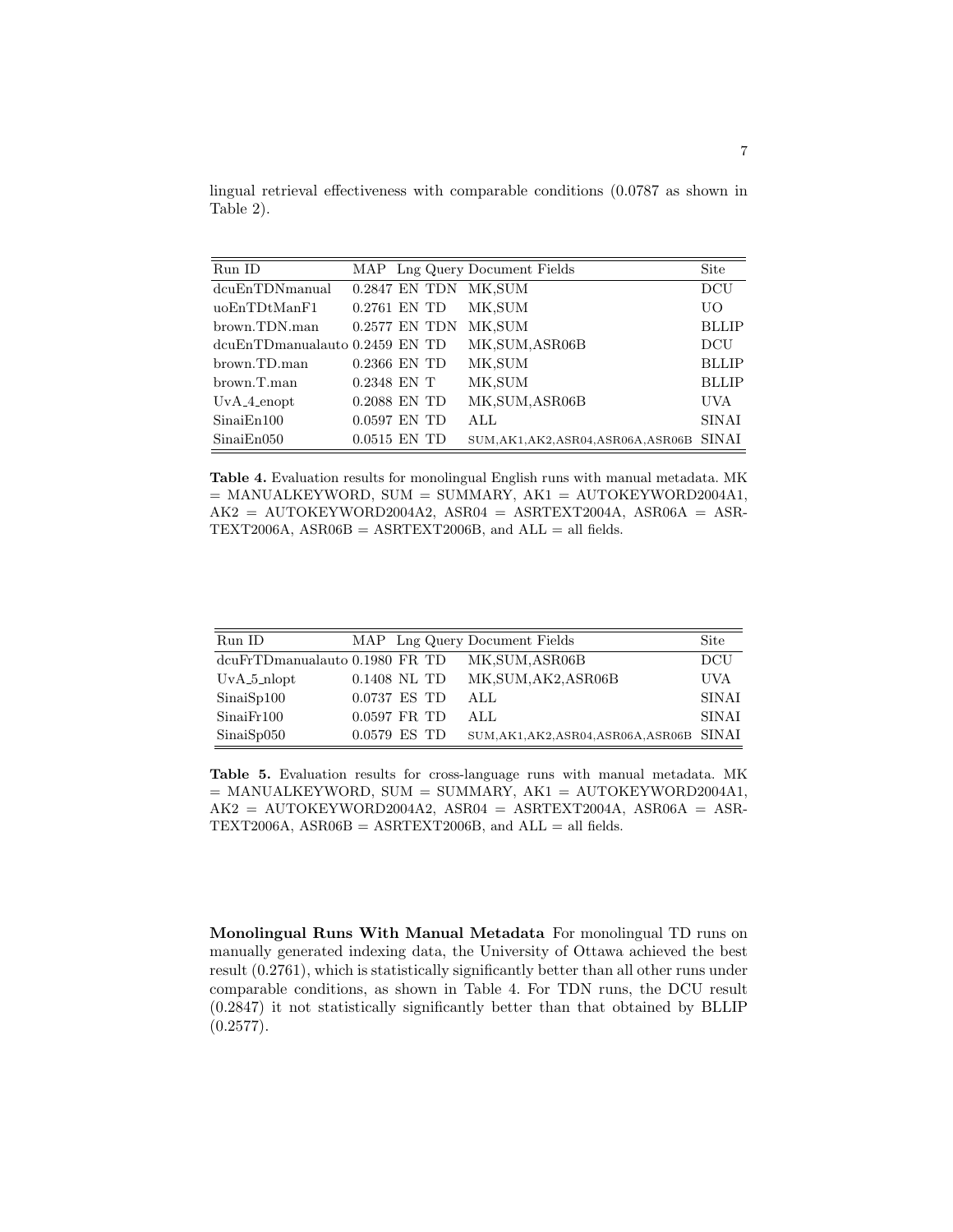Cross-Language Runs With Manual Metadata The evaluation results for cross-language runs on manually generated indexing data are shown in Table 5. The best cross-language result  $(0.1980)$ , representing  $81\%$  of monolingual retrieval effectiveness under comparable conditions (0.2459 shown in Table 4), was achieved by DCU's French-English run.

## 3 Czech Task

The structure of the Czech task was quite similar to the one used in the 2006, with differences which we describe in the following subsections. Further details can be found in the 2006 track overview paper [1].

## 3.1 Interviews

A "quickstart" collection was generated from the same set of 357 Czech interviews as in 2006. It contained 11,377 overlapping passages with the following fields:

- DOCNO containing a unique document number in the same format as the start times that systems were required to produce in a ranked list.
- INTERVIEWDATA containing the first name and last initial for the person being interviewed. This field is identical for every passage that was generated from the same interview.
- ASRSYSTEM specifying the type of the ASR transcript, where "2004" and "2006" denote colloquial and formal Czech transcripts respectively.
- CHANNEL specifying which recorded channel (left or right) was used to produce the transcript.
- ASRTEXT containing words in order from the transcript selected by ASRSYS-TEM and CHANNEL for a passage beginning at the start time indicated in DOCNO.

The average passage duration in the default 2007 quickstart collection is 3.75 minutes, and each passage has a 33% overlap with the subsequent passage (i.e., passages begin about every 2.5 minutes).

No thesaurus terms (neither manual nor automatic, neither English nor Czech) were distributed with the collection this year because it was not practical to correct the time misalignment that was present in the 2006 quickstart collection for the manually assigned thesaurus terms (and because the available automatically assigned thesaurus terms had not proven to be useful in 2006).

## 3.2 Topics

A total of 29 training topics and 42 evaluation topics were selected as follows. Participating teams were asked to submit results for a total of 118 topics: 105 topics from 2006 that had originally been created for the English collection,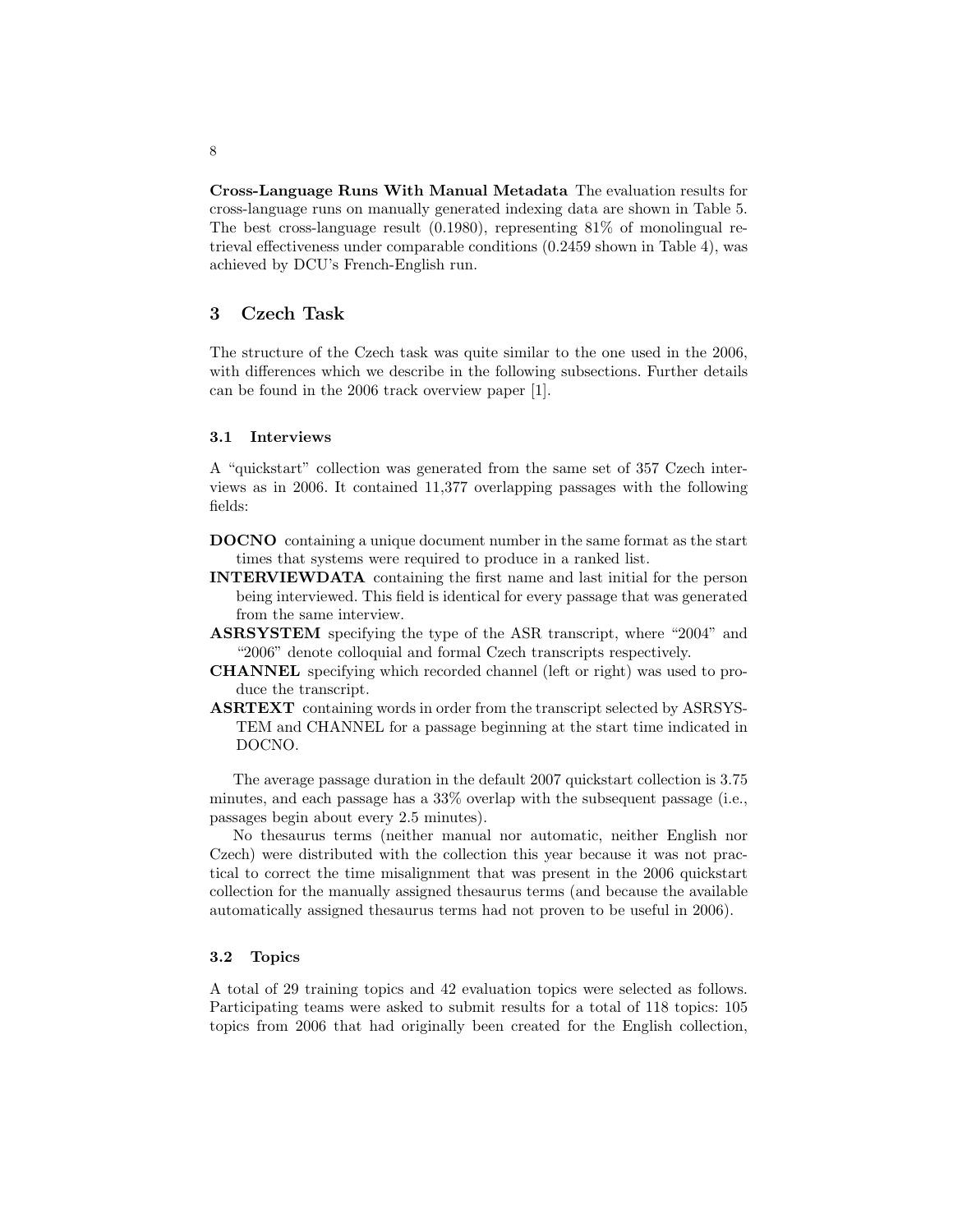10 topics from 2006 that were variants of 10 of the English topics that were "broadened" in a way that we expected to result in more matches in the Czech collection, and 3 new broadened topics that were constructed this year. For example, topic 1187 (Title: "IG Farben Labor Camps") was broadened to create topic 4003 (Title: "Labor Camps"). All of these topics were originally created in English and then translated into Czech by native speakers.<sup>6</sup> Some minor errors in the Czech translations from last year were corrected.<sup>7</sup> No teams used the English topics this year; all official runs with the Czech collection were monolingual.

Two of the 118 topics were used for assessor training and excluded from the evaluation, 29 topics were available for training systems (with relevance judgments from 2006), and 50 of the remaining 87 topics were initially selected as possible evaluation topics. This set of 50 includes all available topics that were not used for assessor or system training for which at least 6 relevant passages were identified during the search-guided assessment phase. This cutoff at six segments was selected to balance quantization noise in the evaluation measure with the risk of sampling error that would result from too few topics. An additional "pooled" assessment process was conducted after submission of results by participating teams to judge highly-ranked passages for which judgments had not been recorded during search-guided assessment. This pooled assessment process was completed for 42 of the 50 topics in the available time, so those 42 were chosen as the evaluation topics for the 2007 Czech task.

#### 3.3 Evaluation Measure

The evaluation measure used for the Czech task was the same as in 2006: mean Generalized Average Precision (mGAP). This measure was originally designed to accommodate human assessments of partial relevance [3]. In our case, the human assessments are binary but the degree of match to those assessments can be partial. An exact match between the system-specified start time and the closest assessor-assigned start time yielded full credit for the match, with a linear decay to zero credit for system start time errors of plus or minus 90 seconds from the nearest assessor-assigned start time.<sup>8</sup> The Wilcoxon signed-rank signed test was employed for evaluation of significance.

#### 3.4 Relevance Judgments

Relevance judgments were completed at Charles University in Prague for the 42 evaluation topics this year under the same conditions as in 2006 by the same six

- <sup>7</sup> The corrected topics are 1259, 1282, 1551, 14313, and 24313. Of these, only topic 14313 had been selected as an evaluation topic in the 2006 Czech task. None of these have been used as evaluation topics in any year of the English task.
- $^8$  The window size was incorrectly reported as plus or minute 150 seconds in the  $2006\,$ CL-SR track overview paper, but a 90-second window was actually used in both 2006 and 2007.

<sup>6</sup> Dutch, French, German and Spanish versions are also available for the topics that were designed originally for the English task, but the 13 broadened topics have not been translated into those languages.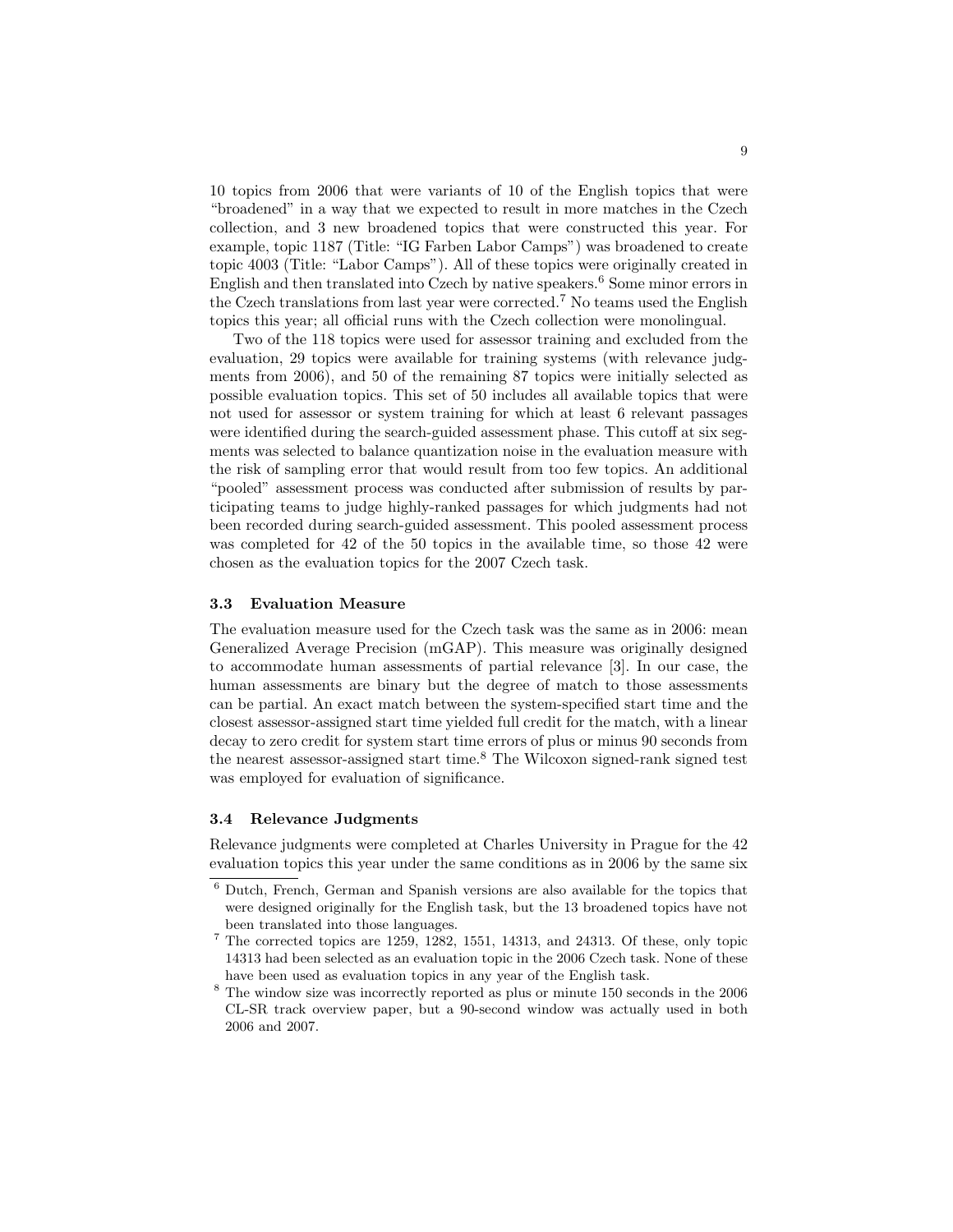relevance assessors. A total of 2,389 start (and end) times for relevant passages were identified, thus yielding an average of 56 relevant passages per topic (minimum 6, maximum 199). Table 6 shows the number of relevant start times for each of the 42 evaluation topics. A total of 34 of these 42 topics are also present in the CLEF CL-SR English task collection (as training, evaluation, or unused topics; the exceptions are 8 broadened topics, which are the 4000-series).

|      |     |      |     |      |     | Topic # rel Topic # rel Topic # rel Topic # rel |     |
|------|-----|------|-----|------|-----|-------------------------------------------------|-----|
| 1192 | 18  | 2265 | 113 | 3019 | 14  | 4005                                            | 68  |
| 1345 | 12  | 2358 | 126 | 3021 | 16  | 4006                                            | 135 |
| 1554 | 46  | 2384 | 37  | 3022 | 29  | 4007                                            | 51  |
| 1829 | 6   | 2404 | 8   | 3023 | 78  | 4009                                            | 10  |
| 1897 | 31  | 3000 | 41  | 3024 | 105 | 4011                                            | 132 |
| 1979 | 17  | 3001 | 102 | 3026 | 33  | 4012                                            | 61  |
| 2000 | 114 | 3002 | 95  | 3027 |     | 86 143 13                                       | 17  |
| 2006 | 63  | 3007 | 107 | 3028 |     | 199 15601                                       | 108 |
| 2012 | 901 | 3008 | 53  | 3032 | 9   | 15602                                           | 25  |
| 2185 | 25  | 3010 | 18  | 4001 | 35  |                                                 |     |
| 2224 | 63  | 3016 | 40  | 4004 | 13  |                                                 |     |

Table 6. Number of relevant passages identified for each of the evaluation topics.

#### 3.5 Techniques

All participating teams employed existing information retrieval systems to perform monolingual retrieval and submitted total of 15 runs for official scoring. To facilitate cross-team comparisons, each participating team submitted at least one run with the quickstart collection and with queries that were automatically created from the title and description topic fields. The narrative topic field was used only by University of West Bohemia. Most teams used only automatically generated queries; manual query construction was performed only by Charles University. The University of West Bohemia also used the quickstart scripts with different parameters to generate another collection for some experiments.

Brown University (BLLIP) The Brown University system was based on a language model paradigm and implemented using Indri. A unigram language model, Czech-specific stemming, and pseudo-relevance feedback were applied in three officially submitted runs.

Charles University (CUNI) The Charles University team performed experiments with Indri using blind relevance feedback, stopword removal, and lemmatization obtained using a morphological analysis system that also performed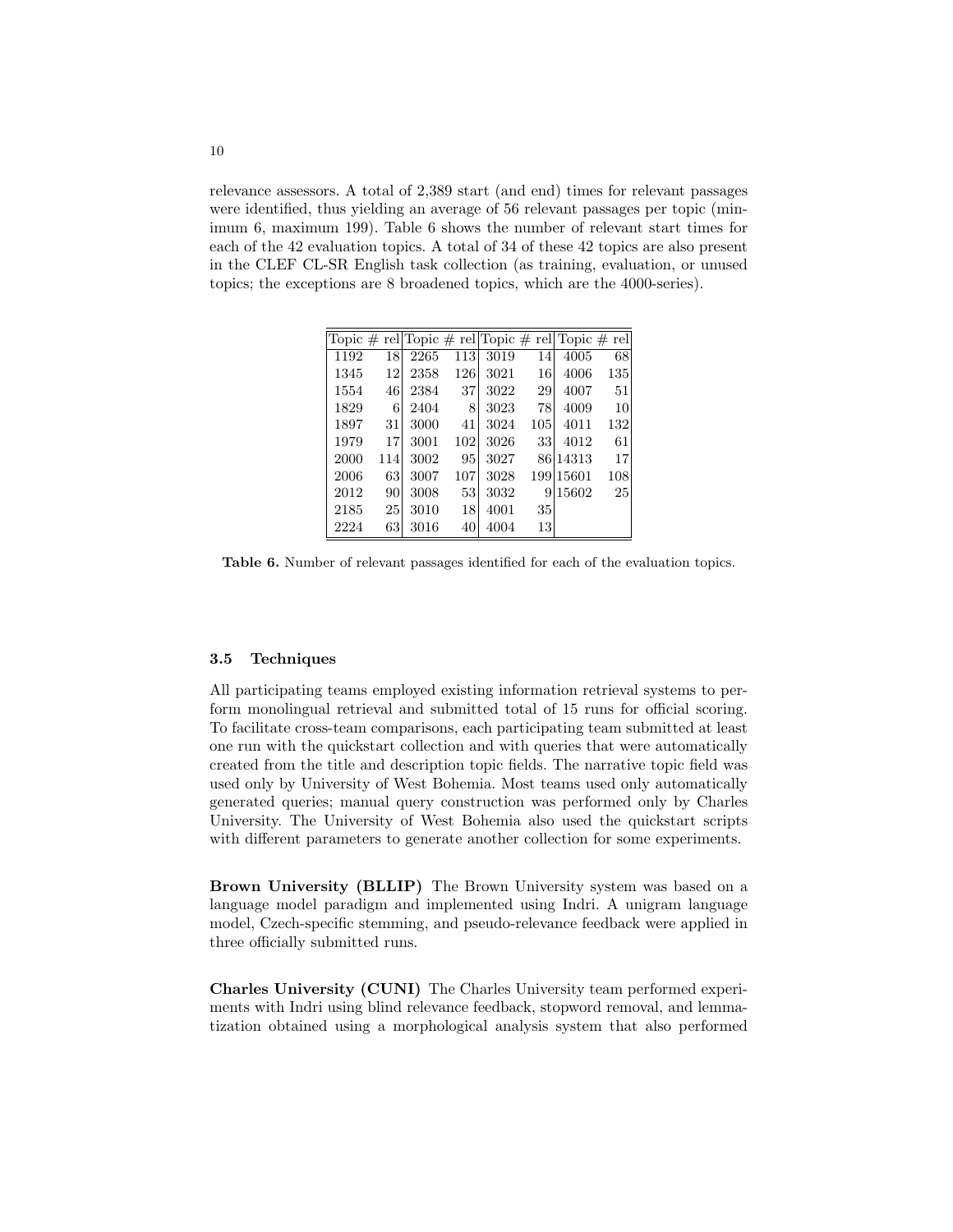| Run             | mGAP   | Query        | Topic  | Term            | Site        |
|-----------------|--------|--------------|--------|-----------------|-------------|
| name            | score  | construction | fields | normalization   | name        |
| $UWB_2-1_tdn_l$ | 0.0274 | Auto         | TDN    | lemma           | UWB         |
| $UWB_3-1_tdn_l$ | 0.0241 | Auto         | TDN    | lemma.          | UWB         |
| $UWB_2-1\_td_s$ | 0.0229 | Auto         | TD     | stem            | <b>UWB</b>  |
| UCcsaTD2        | 0.0213 | Auto         | TD     | aggressive stem | UC          |
| UCcslTD1        | 0.0196 | Auto         | TD     | light stem      | UС          |
| prague04        | 0.0195 | Auto         | TD     | lemma           | <b>CUNI</b> |
| prague 01       | 0.0192 | Auto         | TD     | lemma           | <b>CUNI</b> |
| prague02        | 0.0183 | Manual       | TD     | lemma           | CUNI        |
| UWB 3-1 td 1    | 0.0134 | Auto         | TD     | lemma           | UWB         |
| $UWB_2-1_t d_w$ | 0.0132 | Auto         | TD     | none            | UWB         |
| UCunstTD3       | 0.0126 | Auto         | TD     | none            | UС          |
| brown.s.f       | 0.0113 | Auto         | TD     | light stem      | BLLIP       |
| brown.sA.f      | 0.0106 | Auto         | TD     | aggressive stem | BLLIP       |
| prague 03       | 0.0098 | Manual       | TD     | none            | <b>CUNI</b> |
| brown.f         | 0.0049 | Auto         | TD     | none            | BLLIP       |

Table 7. Corrected scores for Czech official runs (Query language: CZ, Document fields: ASR2006, 90-second window).

part-of-speech tagging. The team submitted four official runs; two of which employed manual query construction.

University of Chicago (UC) The University of Chicago employed the In-Query information retrieval system with stopword removal and three different stemming approaches: no stemming, light stemming, and aggressive stemming. Three runs were submitted for official scoring.

University of West Bohemia (UWB) The University of West Bohemia employed a TF\*IDF model implemented in Lemur with blind relevance feedback. Five runs were submitted for official scoring which differed in methods used for word normalization (none, lemmatization, stemming), in formulas used for term weighting (Raw TF, BM25), and in the topic fields used (TDN, TD).

Results A computation error was discovered in the mGAP scoring script that was corrected after the CLEF-2007 meeting. Corrected results for all official runs (evaluated on 42 topics) are reported in Table 7, with bold indicating the highest-scoring run by each team with standard conditions (TD queries, standard quickstart collection),<sup>9</sup> and the Charles University and University of West Bohemia papers in this volume report corrected mGAP scores as well. The effect of

<sup>&</sup>lt;sup>9</sup> Corrected scores generally improved slightly, and the only reversal in system preference order was between two systems separated by 0.0001 in both the original and the corrected scores.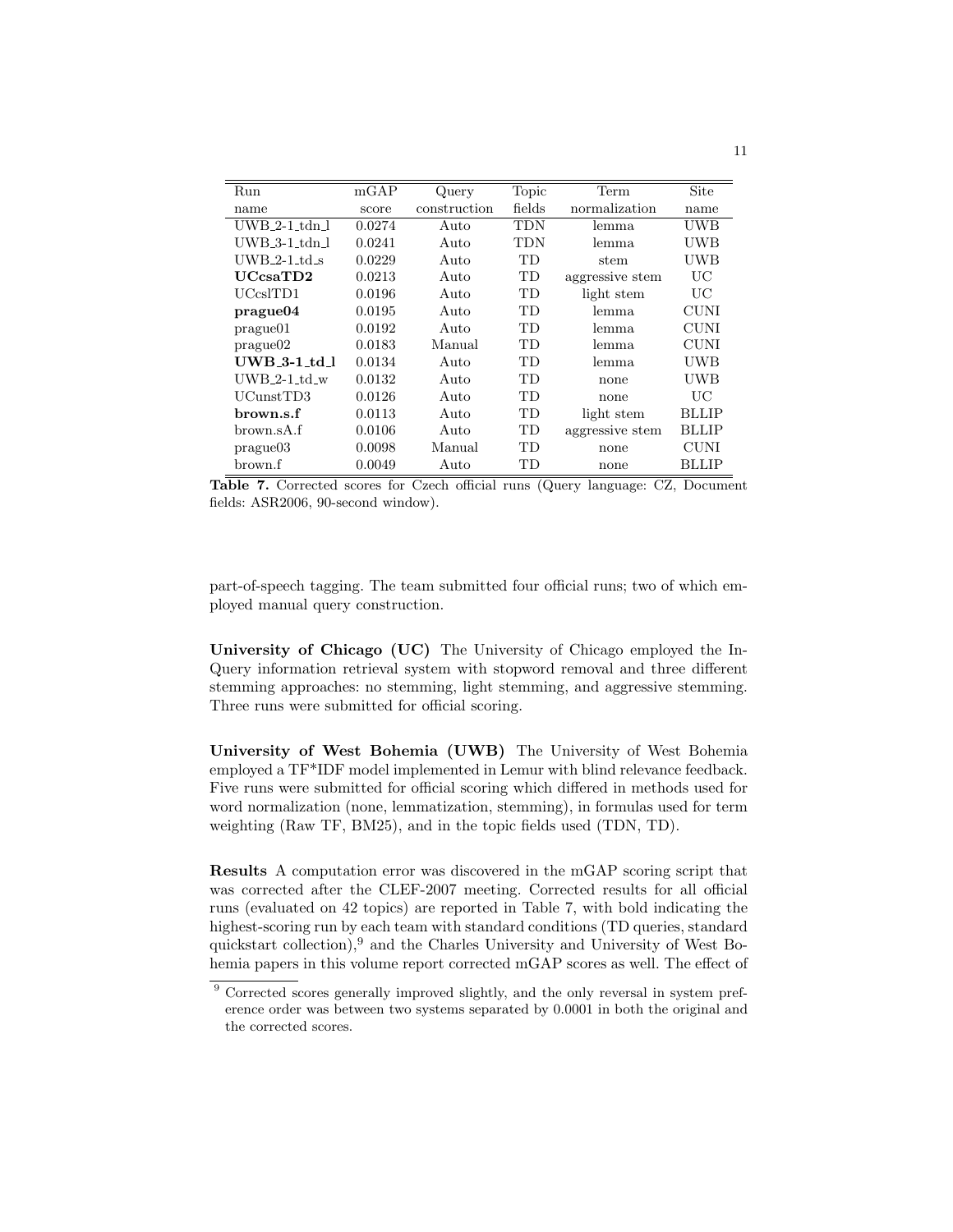| Run             | mGAP   | mGAP     | Query        | Term            | Site         |
|-----------------|--------|----------|--------------|-----------------|--------------|
| name            | score  | increase | construction | normalization   | name         |
| $UWB_2-1_t d_s$ | 0.0229 | $+73%$   | Auto         | stem            | UWB          |
| $UWB_2-1_t d_w$ | 0.0132 |          | Auto         | none            | <b>UWB</b>   |
| UCcsaTD2        | 0.0213 | $+69\%$  | Auto         | aggressive stem | UC           |
| UCunstTD3       | 0.0126 |          | Auto         | none            | <b>UC</b>    |
| prague02        | 0.0183 | $+87\%$  | Manual       | lemma.          | <b>CUNI</b>  |
| prague 03       | 0.0098 |          | Manual       | none            | <b>CUNI</b>  |
| brown.s.f       | 0.0113 | $+131%$  | Auto         | light stem      | <b>BLLIP</b> |
| brown.f         | 0.0049 |          | Auto         | none            | <b>BLLIP</b> |

Table 8. Comparison of systems with and without term normalization (Topic fields: TD, corrected results).

term normalization handling the rich Czech morphology is quite significant. The runs employing any type of term normalization (stemming or lemmatization) outperform systems indexing only original word forms with no normalization by 69–131%. The scores of directly comparable runs are given in Table 8, all the differences are statistically significant at a 95% confidence level.

Three quantization factors are present in the Czech evaluation: (1) the 15 second resolution of assessor-assigned start times; (2) the 90-second window size for mGAP computation, and (3) the 150-second spacing between passage start times in the standard quickstart collection. The 150-second passage start time spacing is clearly somewhat problematic when coupled with a 90-second evaluation window size. The University of West Bohemia demonstrated the effect by reducing the passage start time spacing to 75 seconds (the UWB 2-1 runs, in which the average passage duration was also reduced to 2.5 minutes). This yielded an apparent  $14\%$  increase in mGAP (compare UWB 2-1 tdn l: mGAP=0.0274 and UWB  $-3-1$  tdn  $\pm$ : mGAP=0.0241) that turned out not to be statistically significant (perhaps because of quantization noise).

Although we compute evaluation results only from start times, our assessors marked both start and end times. The average duration of assessor-marked relevant passages is 2.83 minutes, which seems to be somewhat better matched to the 2.5 minutes passages used in the University of West Bohemia's alternate condition  $(2.5 \text{ minutes for UWB}.2-1 \text{tdn}.\text{d} \text{ vs. } 3.75 \text{ minutes for UWB}.3-1 \text{tdn}.\text{d} \text{ }$ and all runs from other sites).

The Charles University team reported on the first experiments with interactive use of the Czech collection. Their best run based on manual query construction (prague02) turned out to be statistically indistinguishable from a run under comparable conditions from the same team with queries that were generated automatically (prague04).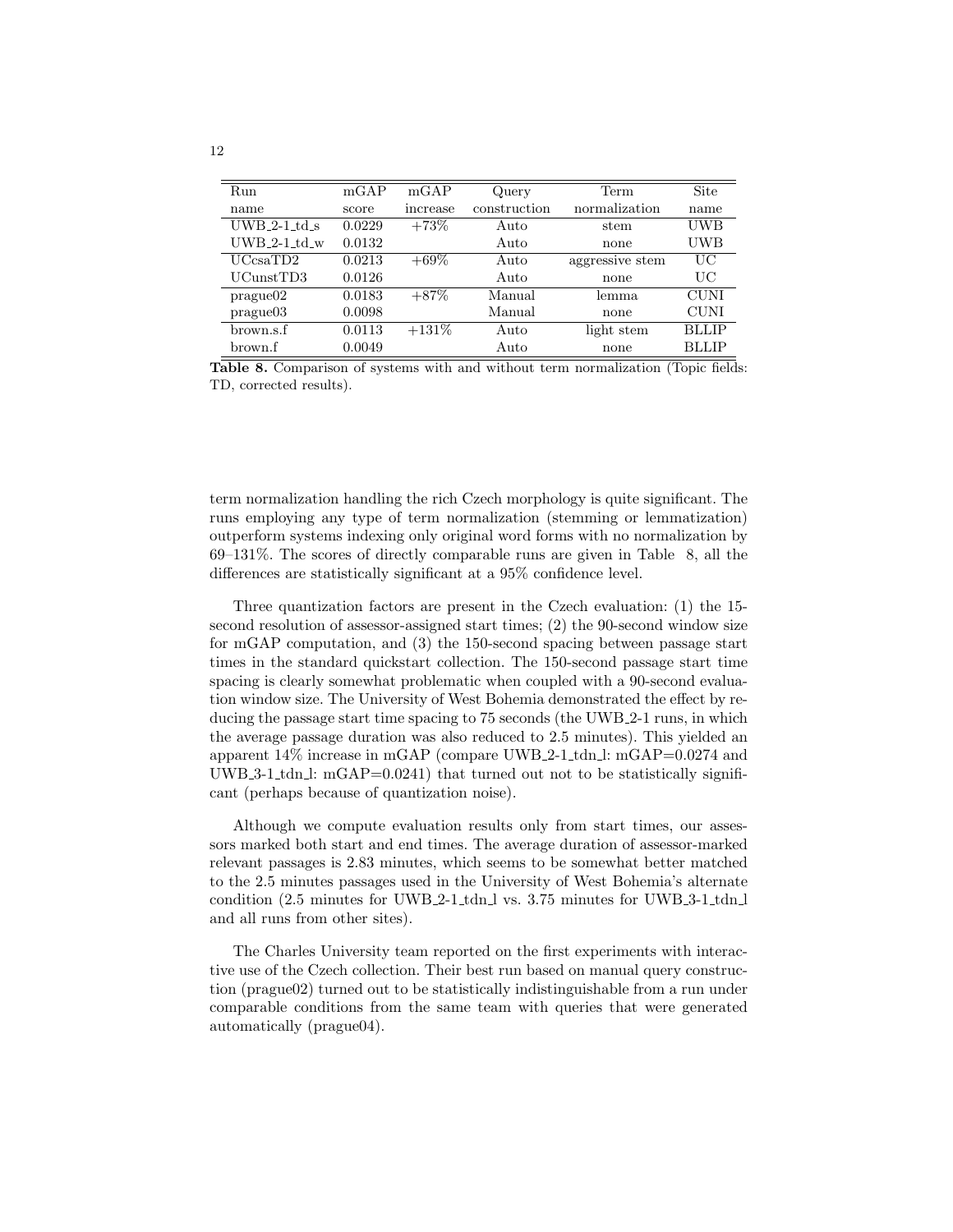## 4 Conclusion and Future Plans

Like all CLEF tracks, the CL-SR track had three key goals: (1) to develop evaluation methods and reusable evaluation resources for an important information access problem in which cross-language access is a natural part of the task, (2) to generate results that can provide a strong baseline against which future research results with the same evaluation resources can be compared, and (3) to foster the development of a research community with the experience and expertise to make those future advances. In the case of the CL-SR track, those goals have now been achieved. Over three years, research teams from 14 universities in 6 countries submitted 123 runs for official scoring, and many additional locally scored runs have been reported in papers published by those research teams. The resulting English and Czech collections are the first standard information retrieval test collections for spontaneous conversational speech, unique characteristics of the English collection have fostered new research comparing searches based on automatic speech recognition and manually assigned metadata, and unique characteristics of the Czech collection have inspired new research on evaluation of information retrieval from unsegmented speech.

Now that the CL-SR track has been completed, these new CLEF test collections will be made available to nonparticipants through the Evaluations and Language Resources Distribution Agency (ELDA). The training data for the automatic speech retrieval systems that were used to generate the transcripts in those collections is also expected to become available soon, most likely through the Linguistic Data Consortium (LDC). It is our hope that these resources will be used together to investigate more closely coupled techniques than have been possible to date with just the present CLEF CL-SR test collections. Looking further forward, we believe that it is now time for the information retrieval research community to look beyond oral history to other instances of spontaneous conversational speech such as recordings of meetings, historically significant telephone conversations, and broadcast conversations (e.g., radio "talk shows"). We also believe that it would be productive to begin to explore application of some of the technology developed for this track to improve access to a broad range of oral history collections and similar cultural heritage materials (e.g., interviews contained in broadcast archives). Together, these directions for future work will likely continue to extend the legacy and impact of this initial investment in exploring the retrieval of information from spontaneous conversational speech.

## Acknowledgments

This year's track would not have been possible without the efforts of a great many people. Our heartfelt thanks go to the dedicated group of relevance assessors in Prague without whom the Czech collection simply would not exist, to Scott Olsson for helping to prepare the English collection this year, to Ayelet Goldin and Jianqiang Wang for their timely help with critical details of the Czech relevance assessment and scoring process, to Pavel Ceske for creating the new